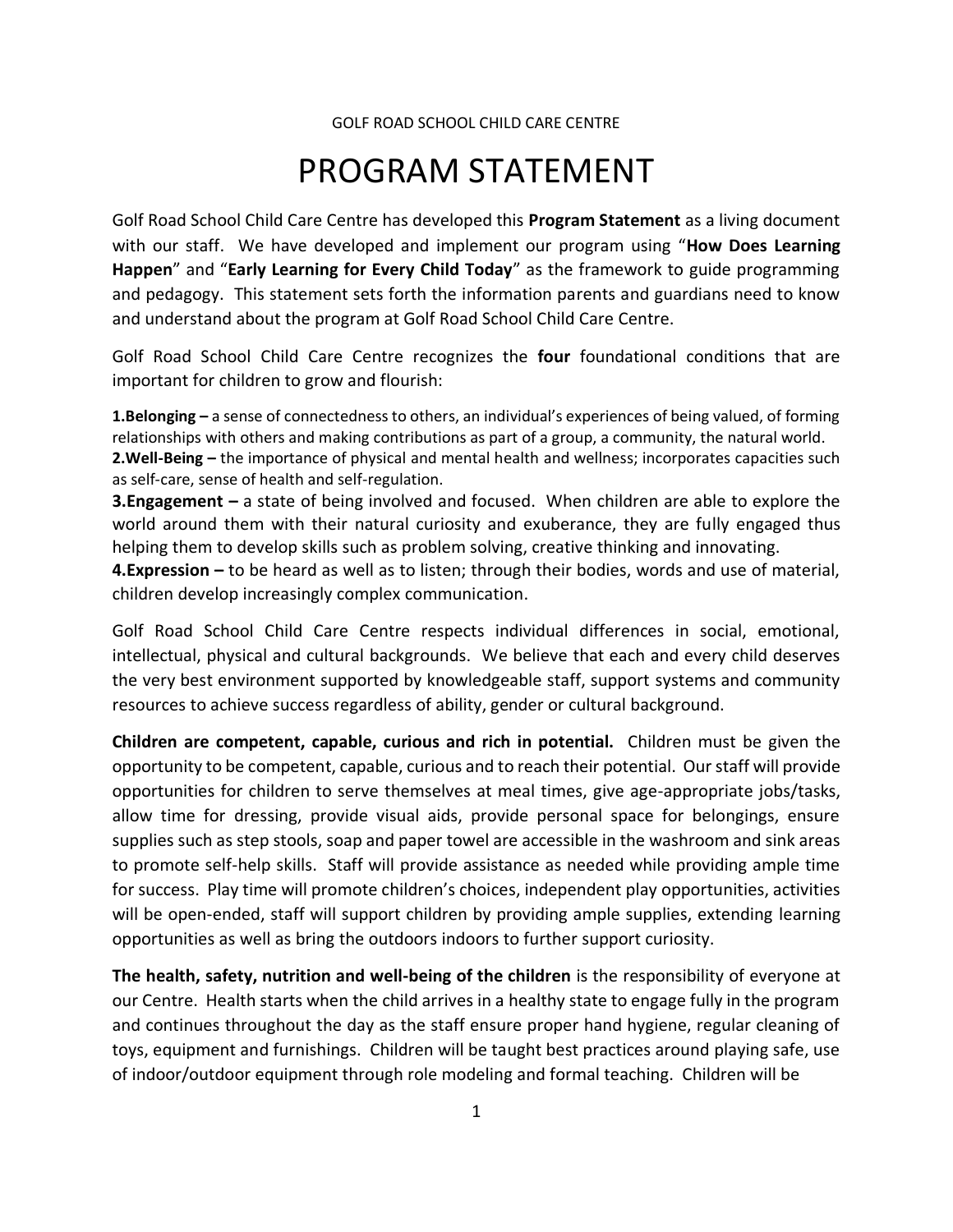provided with low fat, low sugar, low sodium snacks and meals that follow the Canada Food Guide. Menus will be reviewed by a dietician and promote a variety of foods, opting for organic choices whenever possible. The children's well-being is very important and our staff will address individual and group needs throughout the day.

**Our educators support positive and responsive interactions among the children, parents and staff** by communicating effectively for an outcome which respects all individuals. Educators are trained to diffuse volatile situations between children by listening and repeating back to the child/ren the issue at hand and provide time for child directed solutions under the guidance of the teacher. Consistent communication with parents provides for an exchange of knowledge to best understand the needs of the child both at home and school. Educators will demonstrate positive interactions when interacting with each other and establish partnerships with parents.

**Self-regulation in children is important for children to interact and communicate in a positive way** with peers, siblings, parents and teachers. Our educators will provide group experiences that encourage the children to interact with each other with adult support and role modelling.

Educators will assist children during a conflict through role playing, case study and reflection on previous outcomes. Older children will be given close supervision as they begin to problem solve independently. Strategies will be developed such as the use of a calming toy, reading a book and/or listening to music to help with self-regulation when needed.

**Fostering the children's exploration, play and inquiry** will be achieved through many opportunities of cause and effect experiences, offering open-ended activities and assisting children in further exploration. Children will be provided with the time and space to plan and implement their ideas and projects. Children will be provided with a wide assortment of developmentally appropriate activities and materials to encourage learning experiences.

**Child initiated and adult-supported experiences** will be developed through on-going observations and documentation by the educators. Activities will be planned to continue engagement and to foster further skill development. Materials will be provided without expectations. Open-ended questions will be asked so the educator can follow the child's lead. School-aged children will have the use of books and internet resources for planning ageappropriate activities based on their current interests and/or experiences.

**Educators will create positive learning environments and experiences in which each child's learning and development will be supported** through visuals, bias free materials, picture documentation for revisiting experiences, ensuring age-appropriate expectations, responding to each child's sleeping and eating needs and responding quickly to a child in distress.

Each program will provide the following: **indoor and outdoor play, active play, rest and quiet time.** Daily schedules will be posted in each playroom and re-visited at least seasonally. The